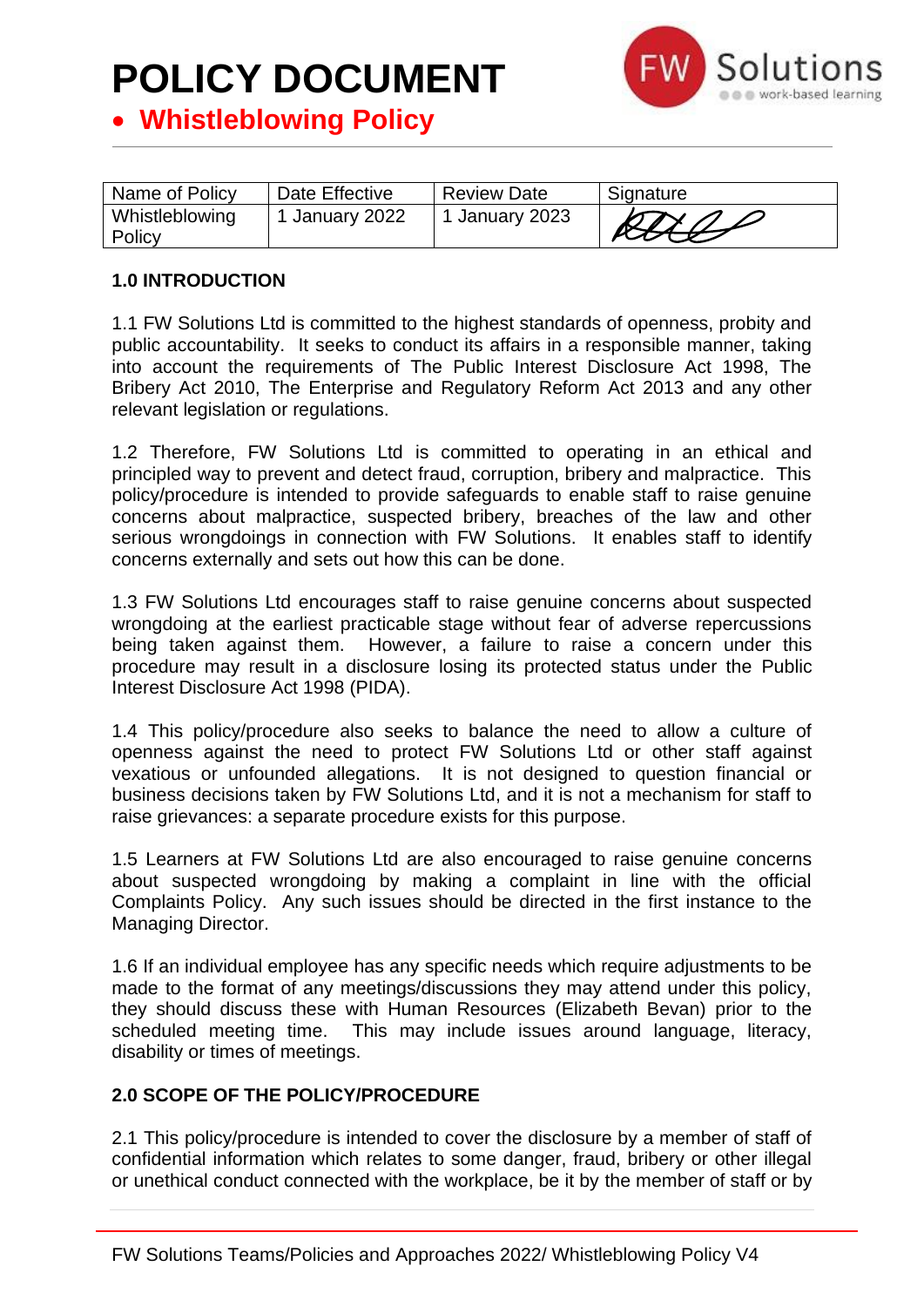• **Whistleblowing Policy**



his/her colleagues. The policy/procedure applies to all staff at FW Solutions Ltd, including apprentices.

2.2 Examples of issues that might be raised are:

- financial malpractice, impropriety or fraud
- bribery, corruption, improper conduct or unethical behaviour
- dishonesty including criminal activities
- failure to comply with a legal obligation
- miscarriage of justice
- academic or professional malpractice
- unethical activities which may be of a criminal in nature
- dangers to health, safety, well-being or the environment
- attempts to conceal any of the above

2.3 Staff who are unsure whether it is appropriate to raise their concern under this policy/procedure or whether it is an issue that should be raised under the staff grievance procedure should approach the Managing Director for confidential advice.

### **3.0 PROTECTION OF STAFF RAISING CONCERNS**

3.1 The Public Interest Disclosure Act 1998 (PIDA) gives legal protection to staff who raise concerns out of a sense of public duty.

3.2 Disclosures are protected, provided that the member of staff is:

- acting in good faith and the concern is reasonably believed to be of public interest
- has reasonable grounds for believing that the information disclosed indicates the existence of one or more of the following:
	- o that a criminal offence has been committed, is being or is likely to be committed
	- $\circ$  that a person has failed, is failing or is likely to fail to comply with any legal obligation to which s/he is subject
	- o that a miscarriage of justice has occurred, is occurring or is likely to occur
	- o that the health and safety of any individual has been, is being or is likely to be damaged
	- $\circ$  it must indicate a greater danger than is associated with the normal use of the process/product, or a danger that is not usually associated with it
	- o that the environment has been, is being or is likely to be damaged
	- $\circ$  that information tending to show any matter falling within any one of the preceding paragraphs has been, is being or is likely to be deliberately concealed

3.3 For it to be considered to be 'protected', a disclosure must relate to a specific subject and have been made in an appropriate manner. The member of staff must reasonably believe that the disclosure is being made in the public interest. A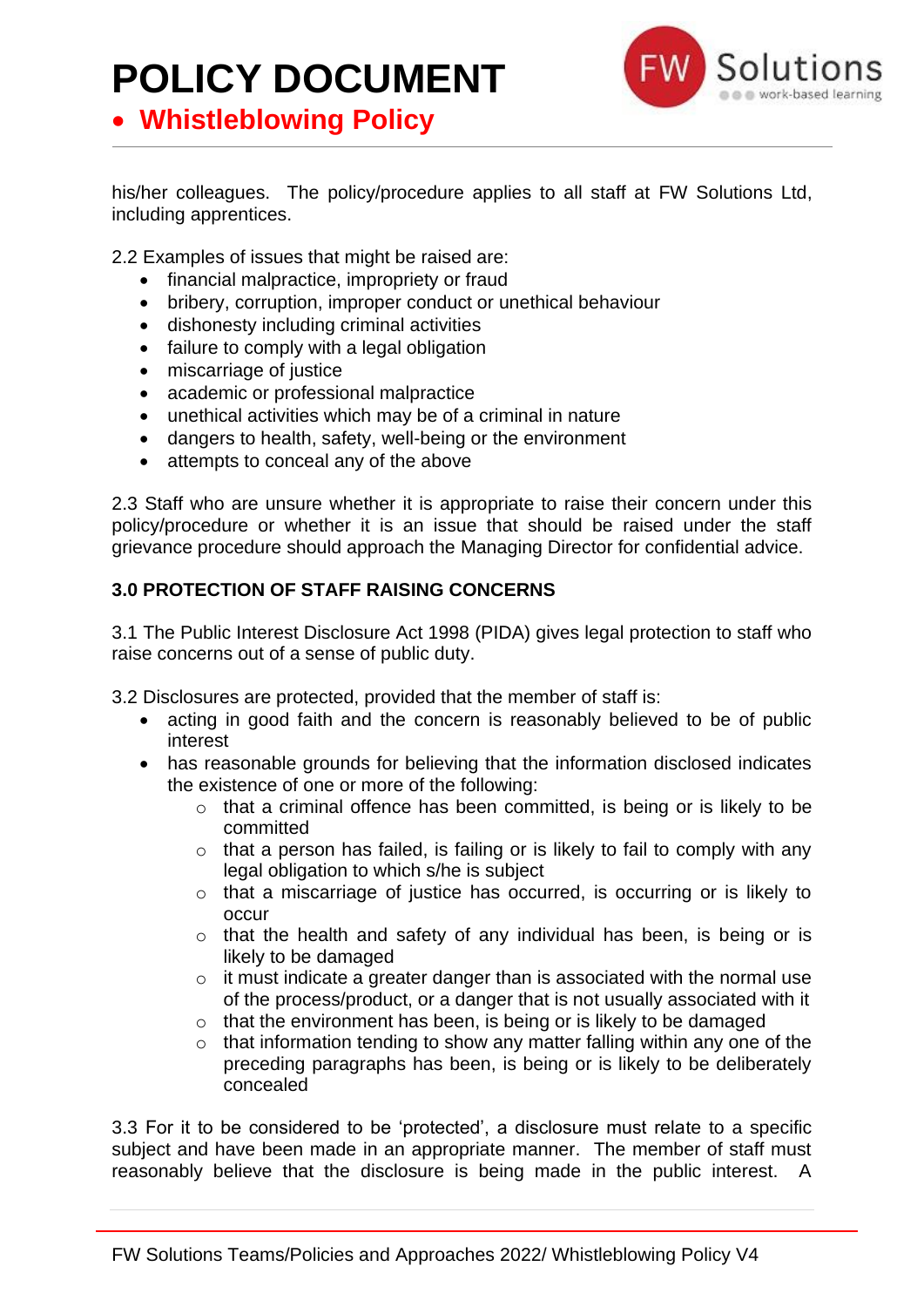## **POLICY DOCUMENT** • **Whistleblowing Policy**



protected disclosure must consist of information and not merely be allegations of suspected malpractice.

3.4 FW Solutions Ltd will treat as a serious disciplinary matter any example of where any member of staff or manager seeks to deter a member of staff, agency workers, or contractor working at, or in association with FW Solutions Ltd, from raising a legitimate concern.

3.5 Staff who bring legitimate concerns to the attention of management, as outlined in the policy/procedure, will have the right to have the matter treated confidentially and not have their name disclosed to the alleged perpetrator of malpractice without their prior approval.

3.6 A person raising a concern will not be required to put the matter in writing, although the manager with whom they discuss the issue will take notes, which do not identify the person making the disclosure. The identity of the person making the disclosure will be protected unless there is an overriding reason which makes this impossible. In order to protect the member of staff making the disclosure, it may be necessary to offer alternative working arrangements, which could include working from home. FW Solutions Ltd may also provide advocacy.

3.7 If a member of staff makes an allegation, in good faith, in accordance with this policy/procedure which is not confirmed by subsequent investigation, no action will be taken against that individual.

### **4.0 ACCOUNTABILITY OF STAFF RAISING CONCERNS**

4.1 FW Solutions Ltd has a responsibility to ensure that those staff against whom concerns are raised are treated fairly, as any allegation made under this policy is a serious matter. FW Solutions Ltd will take all reasonable steps to provide protection as necessary. This will apply to alleged perpetrators and/or those who may be required to give evidence.

4.2 Concerns should be raised only if the disclosure is in the interests of FW Solutions Ltd.'s staff, learners or the public (i.e. for the protection of one or more of these groups).

4.3 It is an abuse of the policy to bring a false or malicious accusation. Therefore, it must be understood that falsely or maliciously raising unfounded allegations will be treated as a serious disciplinary offence and, in the case of making such an allegation externally, could involve the offence of bringing FW Solutions Ltd into disrepute. FW Solutions Ltd also has a duty of care to the reputations of members of staff. Care will be taken to protect such reputations in instances of malicious, false or mistaken accusations.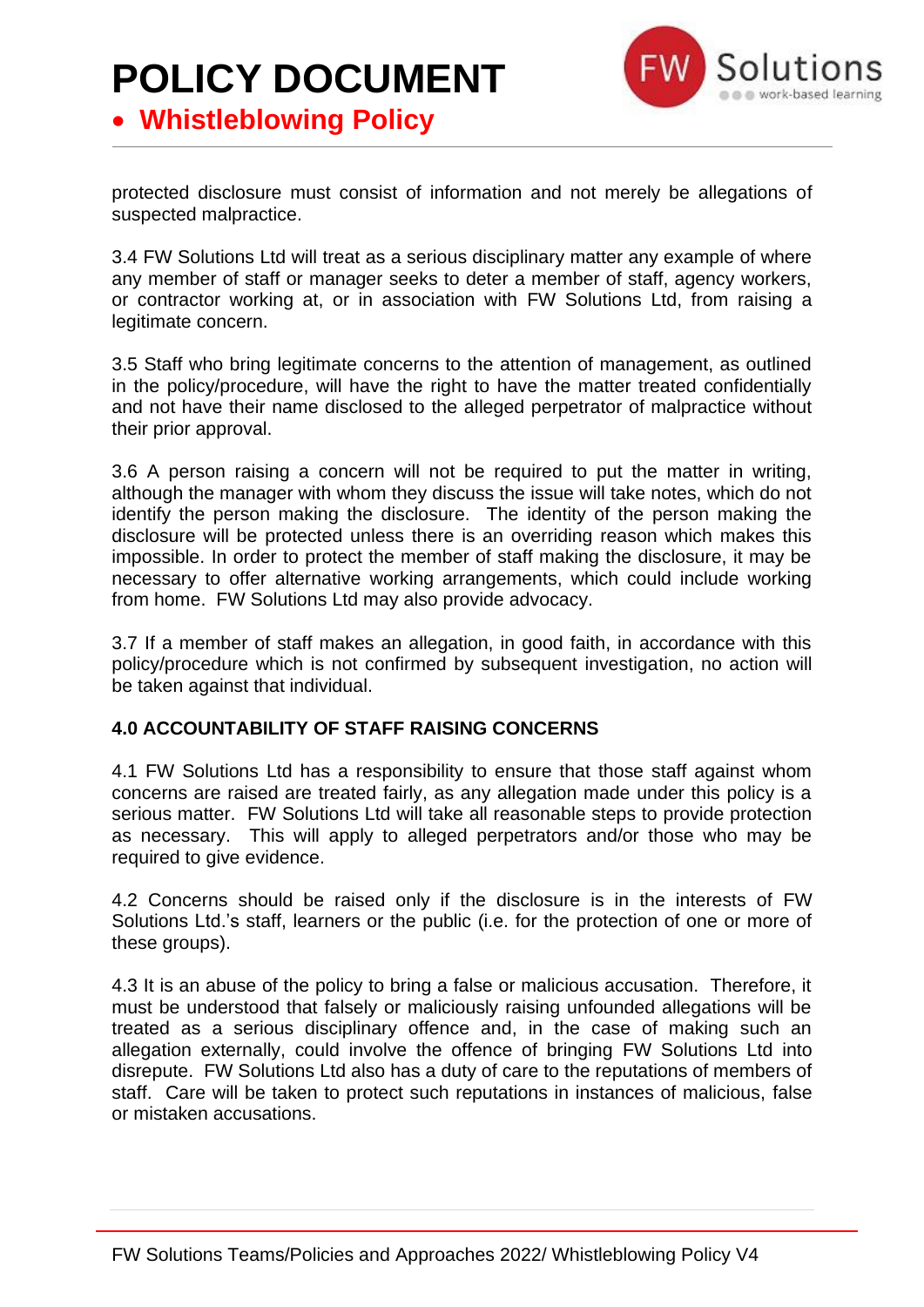## **POLICY DOCUMENT** • **Whistleblowing Policy**



### **5.0PROCEDURE - HOW TO RAISE A CONCERN**

#### 5.1 General

Staff wishing to raise a concern should do so in accordance with the procedure set out below. It is acknowledged that anyone wishing to raise a concern may wish to be accompanied or represented by a member of staff employed by FW Solutions or a recognised trade union representative at any stage of the procedure.

5.1.1 Any member of staff who wishes to raise a concern in relation to the items included at section 2.2 should contact the independent Managing Director, who has been identified as the person responsible for investigating allegations of whistleblowing. Contact details are as follows:

Sandra Hardy Managing Director FW Solutions Limited Windsor House Cornwall Road Harrogate HG1 2PW 01423 536672 s.hardy@fwsolutions.net

5.1.2 If the allegations are made against the Managing Director, the matter should be raised with the Chair of the Board of Governors, Gemma Bowkett email: gemmabowkettFWS@outlook.com in the first instance.

5.1.3 Depending on the nature of the complaint, the Chair of the Board of Governors may determine that FW Solutions Ltd.'s internal or external audit service should conduct the investigation.

5.1.4 The matter will be dealt with under Stage 5.2 below.

5.1.5 Staff are encouraged to identify themselves when making a disclosure. If an anonymous disclosure is made, FW Solutions Ltd will not be able to notify the individual making the disclosure of the outcome of actions taken by FW Solutions Ltd. Anonymity also means that FW Solutions Ltd may have difficulty in investigating such a concern. FW Solutions Ltd reserves the right to determine whether to apply this procedure in respect of an anonymised disclosure in light of the following considerations:

- the seriousness of the issues raised in the disclosure;
- the credibility of the concern and whether sufficient information was provided to allow an investigation to occur
- the likelihood that the concern can be confirmed from attributable sources.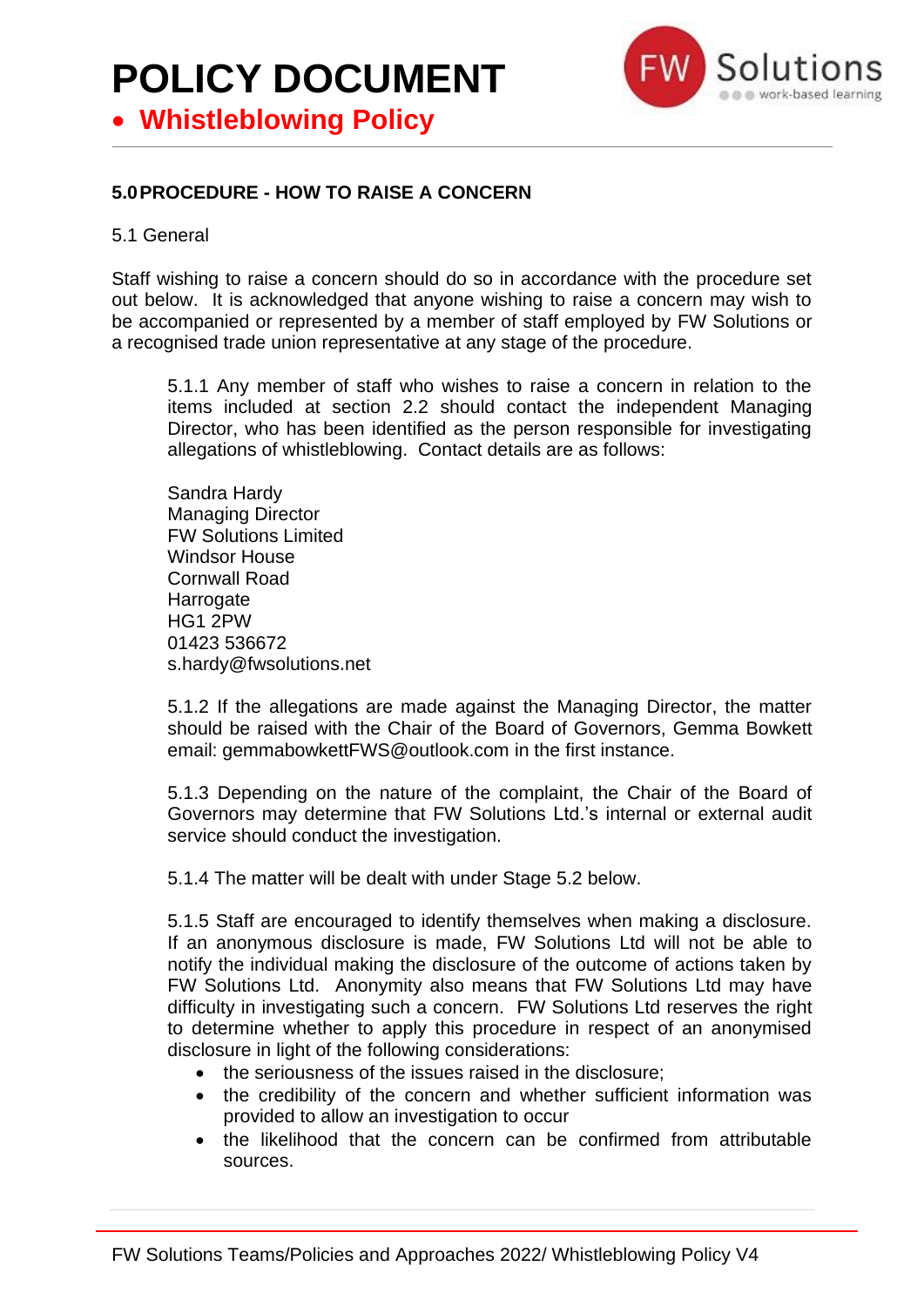

• **Whistleblowing Policy**

5.1.6 For further guidance in relation to this policy/procedure, or concerning the use of the disclosure procedure generally, staff should speak in confidence to the Managing Director.

5.2 Procedure for Investigation of a Disclosure

5.2.1 A member of staff raising a concern should contact the Managing Director, outlining their concerns under FW Solutions Ltd's Whistleblowing Policy. The complainant may prefer the initial contact to be made by telephone, rather than in writing, to safeguard confidentiality. If this is the case, the Chair of the Board of Governors will respond to the complainant immediately with a written acknowledgement of their concerns.

5.2.2 The Managing Director will arrange to meet the complainant outside FW Solutions Ltd to discuss his/her allegations.

5.2.3 Within 2 weeks, the Managing Director will either:

i) inform the complainant in writing of the investigative measures they are intending to put in place in pursuit of the complaint; or

ii) determine whether or not they believe that the disclosure is wholly without substance or merit and does not require any further action. If this is the case, the complainant will be notified in writing of the reasons for this decision and advised that no further action will be taken by FW Solutions Ltd under this policy/procedure. Considerations to be taken into account when making this determination may include the following:

- if the Managing Director is satisfied that the complainant does not have a reasonable belief that the suspected malpractice is occurring
- if the matter is already the subject of legal proceedings or appropriate action by an external body;

5.2.4 To ensure confidentiality, such communications (and any other correspondence connected to the complaint) shall be sent to the complainant's home address, rather than via FW Solutions Ltd.'s internal communication systems.

5.2.5 Dependent on the complexity of the allegations and the time required for a thorough investigation, the Managing Director will provide the complainant with reports on the progress of the investigation.

5.2.6 The Managing Director will provide the complainant with written confirmation of the outcome of their complaint at the conclusion of the investigation, subject to third party rights.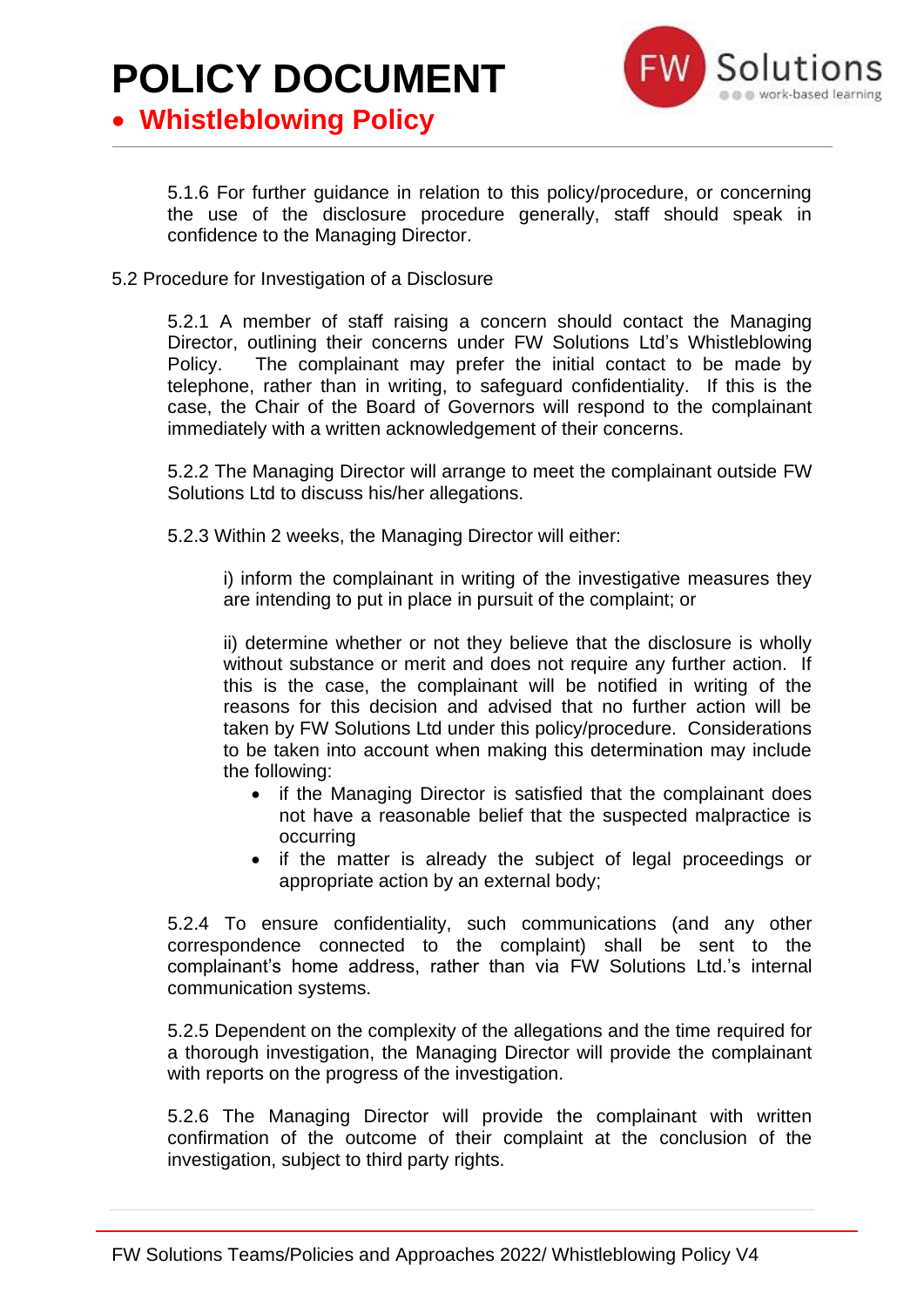

• **Whistleblowing Policy**

5.2.7 Possible actions could include an internal investigation; referral to FW Solutions Ltd.'s auditors; or referral to the relevant external bodies such as the police, OFSTED, the Health & Safety Executive or the Information Commissioner's Office.

5.2.8 If the complainant is not satisfied that their concern has been properly dealt with by the Managing Director, they will have the right to raise the matter in confidence with the Chair of the Board of Governors within 10 working days. The Chair will make a final decision on any action to be taken and notify the complainant.

5.3 Matters Relating to the Board of Governors

5.3.1 The member of staff should contact the Director of Business Development in the first instance if the concern relates to:

- the Managing Director
- an individual governor or the Board of Governors
- where there are exceptional circumstances, for example where a member of staff feels that the raising of the concern within FW Solutions Ltd could lead to the destruction of evidence of criminal activity

Contact details are as follows:

Rebecca Warden Director of Business Development FW Solutions Limited Windsor House Cornwall Road Harrogate HG1 2PW 07713 566229 r.warden@fwsolutions.net

> 5.3.2 The Chair of the Audit Committee may commission such further investigation as he/she considers is warranted and may refer the matter to the Chair of the Board of Governors or to the Audit Committee for further action if appropriate.

> 5.3.3 If the concern reported to the Director of Business Development is one which is likely to affect the Board of Governors, the Director of Business Development may seek advice from the Education & Skills Funding Agency or FW Solutions Ltd.'s internal/external auditors as to the steps to be taken to deal with the matter. In this eventuality, the Director of Business Development must inform the Chair of the Board of Governors and the Managing Director that this has been done.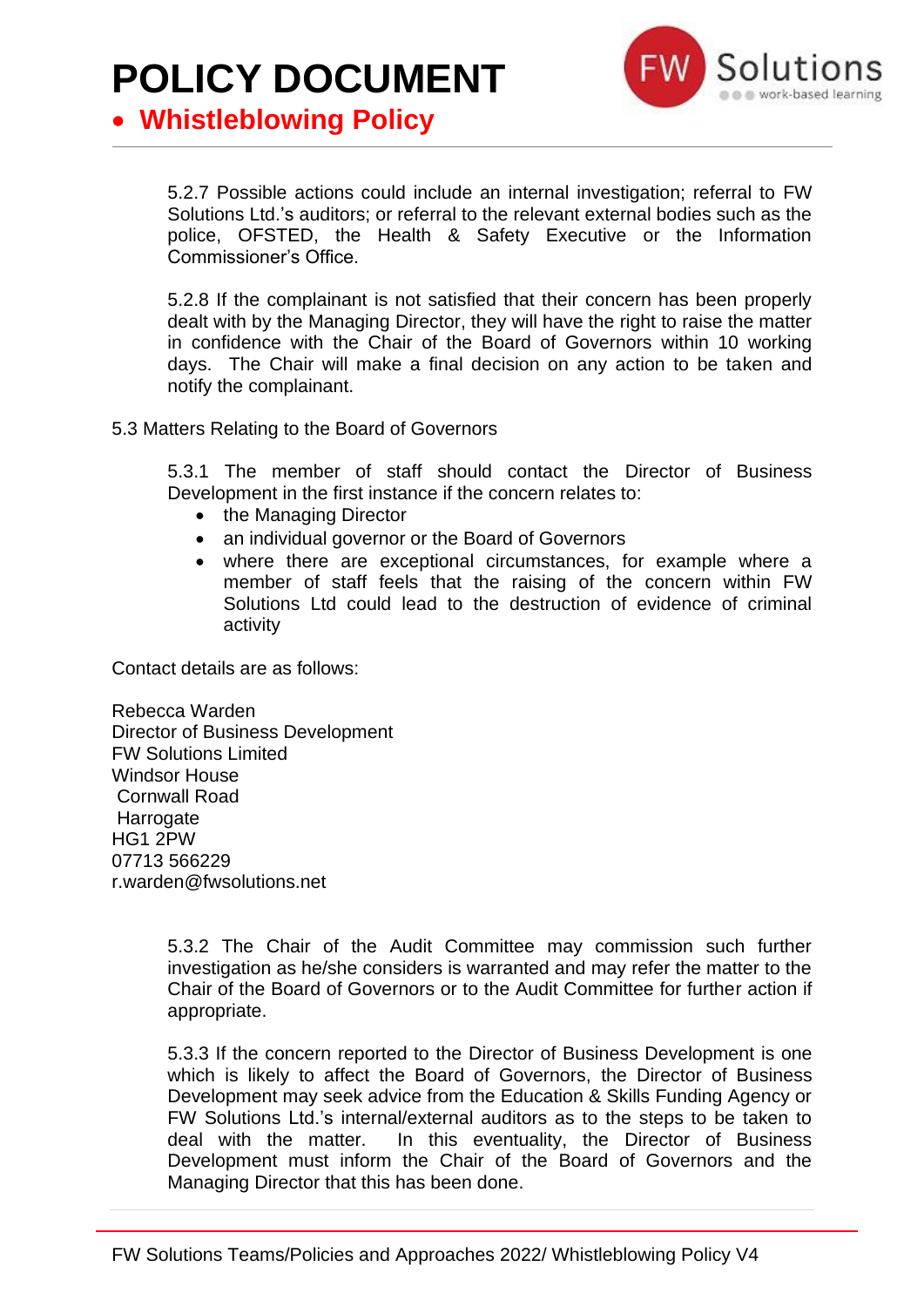

• **Whistleblowing Policy**

5.3.4 The Director of Business Development will advise the member of staff raising the concern in writing to their home address of the outcome of the Chair's review and any further action taken to resolve the issue, unless they have chosen to remain anonymous.

### **6.0SAFEGUARDS FOR STAFF MAKING A DISCLOSURE**

6.1 A member of staff making a disclosure under this policy/procedure can expect the matter to be treated confidentially by FW Solutions Ltd and, where applicable, their name will not be disclosed to anyone implicated in the suspected wrongdoing, without their prior approval.

6.2 FW Solutions Ltd will take all reasonable steps to ensure that any report, recommendations or other relevant documentation produced by FW Solutions Ltd does not identify the member of staff making the disclosure without their written consent, or unless FW Solutions Ltd is legally obliged to do so, or for the purposes of seeking legal advice.

6.3 FW Solutions Ltd will regard a Whistle-blower's actions as legitimate where:

- i) the complainant has followed FW Solutions Ltd.'s procedure on whistleblowing;
- ii) the complainant has acted in good faith and not for personal gain or out of personal motives.

6.4 No formal disciplinary action will be taken against a member of staff on the grounds of making a disclosure made under this policy/procedure. This does not prevent FW Solutions Ltd from bringing disciplinary action against a member of staff where FW Solutions Ltd has grounds to believe that a disclosure was made maliciously or vexatiously, or where a disclosure is made outside FW Solutions Ltd without reasonable grounds.

6.5 A member of staff will not suffer dismissal or any detrimental action or omission of any type (including informal pressure or any form of victimisation) by FW Solutions Ltd for making a disclosure in accordance with this policy/procedure. Equally, where a member of staff is threatened, bullied, pressurised or victimised by a member of staff for making a disclosure, disciplinary action will be taken by FW Solutions Ltd against the member of staff in question.

6.6 Where a member of staff who has legitimately made a disclosure within this procedure has evidence of victimisation or of reprisals by managers or colleagues, they should:

a) Seek the advice of their local trade union representative; and either

b) Initiate a grievance procedure against the perpetrator of the victimisation (if appropriate); or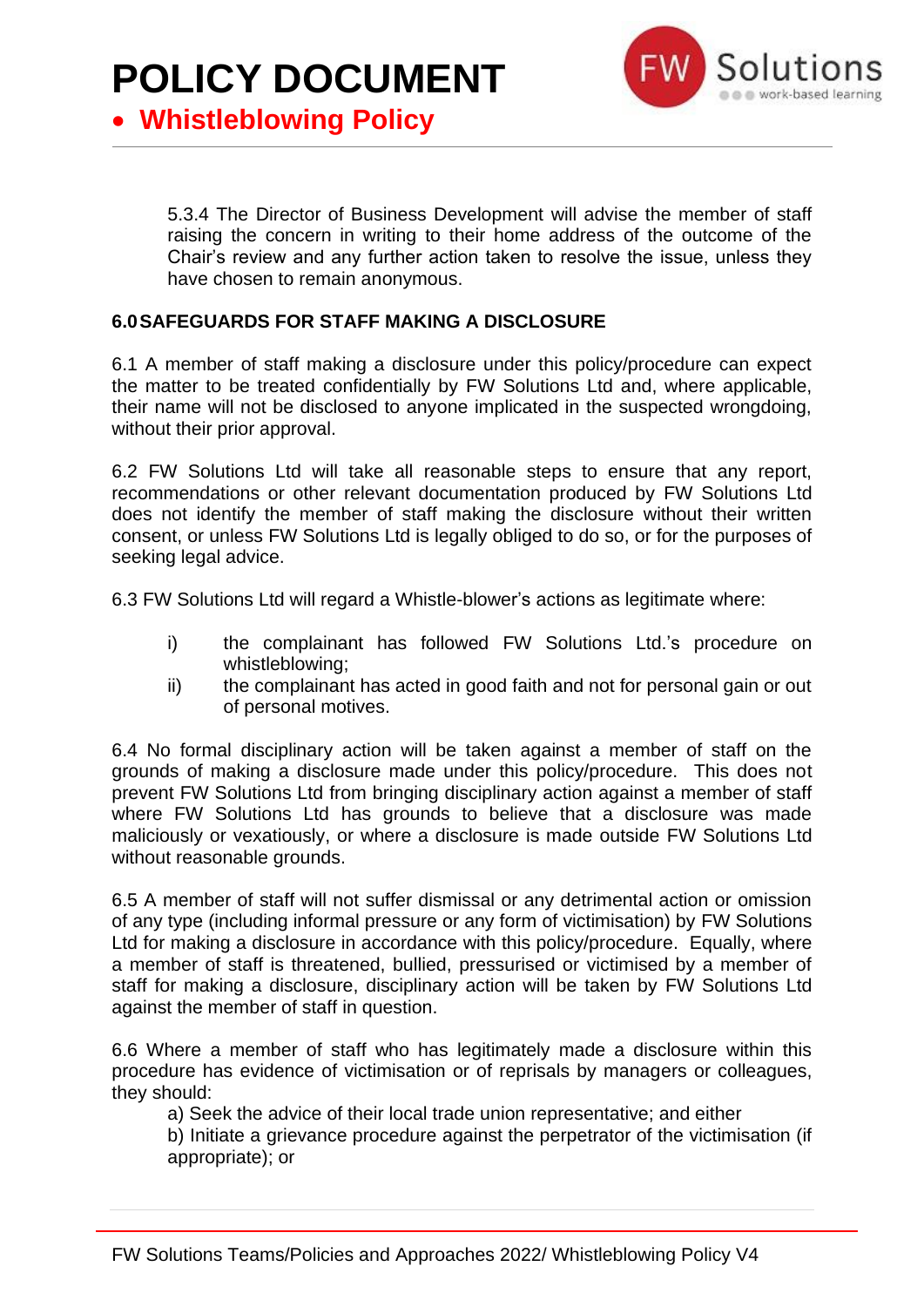

• **Whistleblowing Policy**

c) Report the matter to a member of the Senior Management Team, who will advise on whether the disciplinary process should be initiated.

### **7.0 MALICIOUS ACCUSATIONS**

7.1 FW Solutions Ltd regards maliciously raising false and unfounded allegations as a serious matter which will be dealt with under the Staff Disciplinary Policy/Procedure.

7.2 Where a malicious allegation is made externally, this would involve the offence of "Bringing FW Solutions Ltd into Disrepute".

7.3 In the case of malicious allegations, the Managing Director will report the matter to the Chief Executive, who will initiate FW Solutions Ltd.'s disciplinary procedure.

### **7.0DISCLOSURES TO EXTERNAL BODIES**

8.1 This policy/procedure allows members of staff to raise disclosures internally within FW Solutions Ltd. A member of staff has the right to make a disclosure outside of FW Solutions Ltd where there are reasonable grounds to do so and in accordance with the law.

8.2 Staff may make a disclosure to an appropriate external body prescribed by the law. This list of 'prescribed' organisations and bodies can be found in information on the Government's website www.gov.uk including:

- FW Solutions Ltd.'s internal or external auditors
- OFSTED
- Department for Business, Energy and Industrial Strategy (BEIS).
- the Education and Skills Funding Agency
- the Health & Safety Executive
- the National Audit Office or its successor body
- a Member of Parliament

8.3 Staff can also make disclosures on a confidential basis to a practising solicitor or barrister.

8.4 If a member of staff seeks advice outside of FW Solutions, they must be careful not to breach any confidentiality obligations or damage FW Solutions Ltd.'s reputation in so doing.

### **9.0 ACCOUNTABILITY**

9.1 FW Solutions Ltd will keep a record of all concerns raised under this policy/procedure (including cases where FW Solutions Ltd deems that there is no case to answer and therefore that no action should be taken).